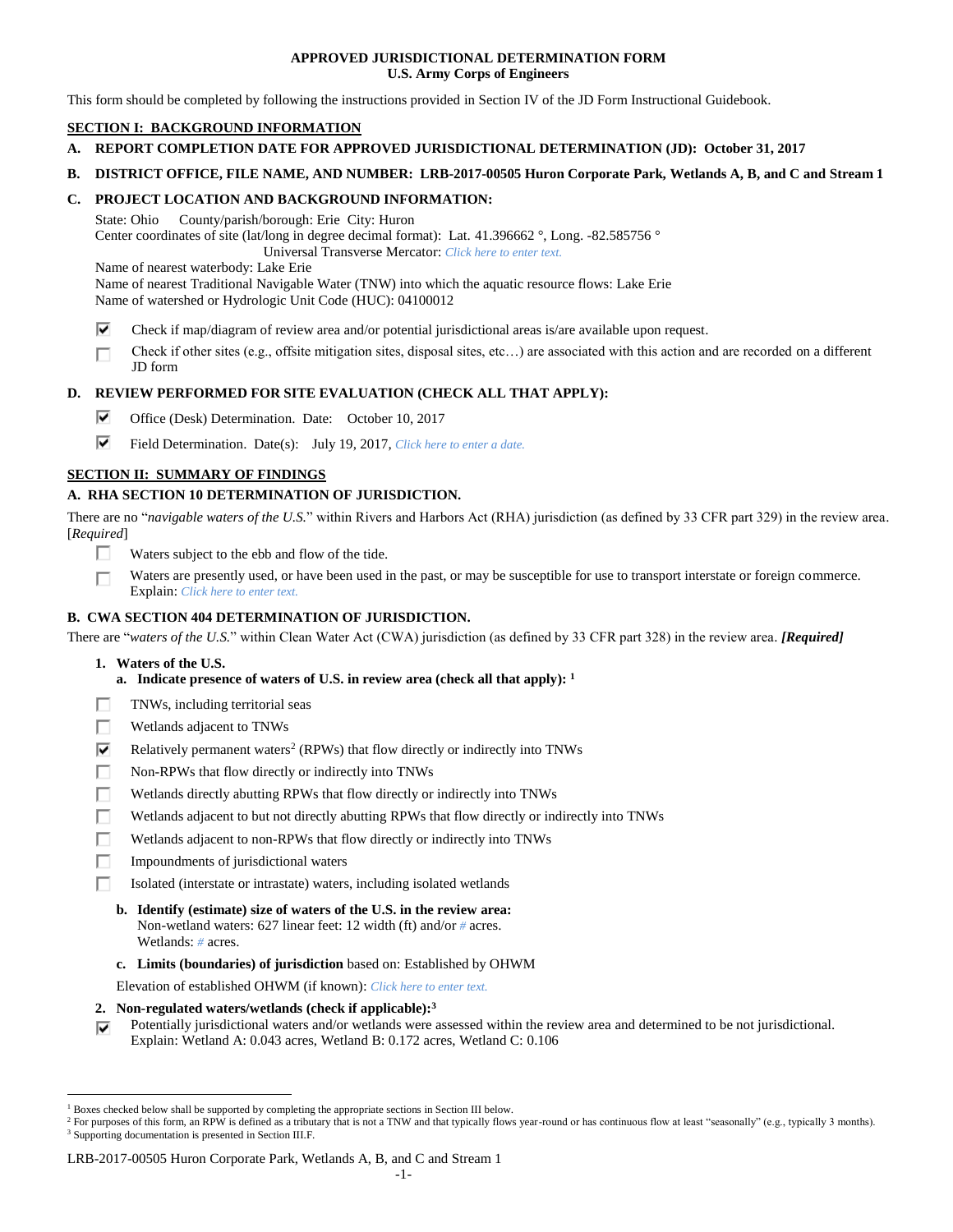### **SECTION III: CWA ANALYSIS**

### **A. TNWs AND WETLANDS ADJACENT TO TNWs**

**The agencies will assert jurisdiction over TNWs and wetlands adjacent to TNWs. If the aquatic resource is a TNW, complete Section III.A.1 and Section III.D.1. only; if the aquatic resource is a wetland adjacent to a TNW, complete Sections III.A.1 and 2 and Section III.D.1.; otherwise, see Section III.B below**.

- **1. TNW**  Identify TNW: *Click here to enter text.* Summarize rationale supporting determination: *Click here to enter text.*
- **2. Wetland adjacent to TNW** Summarize rationale supporting conclusion that wetland is "adjacent": *Click here to enter text.*

## **B. CHARACTERISTICS OF TRIBUTARY (THAT IS NOT A TNW) AND ITS ADJACENT WETLANDS (IF ANY):**

**This section summarizes information regarding characteristics of the tributary and its adjacent wetlands, if any, and it helps determine whether or not the standards for jurisdiction established under Rapanos have been met.** 

**The agencies will assert jurisdiction over non-navigable tributaries of TNWs where the tributaries are "relatively permanent waters" (RPWs), i.e. tributaries that typically flow year-round or have continuous flow at least seasonally (e.g., typically 3 months). A wetland that directly abuts an RPW is also jurisdictional. If the aquatic resource is not a TNW, but has year-round (perennial) flow, skip to Section III.D.2. If the aquatic resource is a wetland directly abutting a tributary with perennial flow, skip to Section III.D.4.**

**A wetland that is adjacent to but that does not directly abut an RPW requires a significant nexus evaluation. Corps districts and EPA regions will include in the record any available information that documents the existence of a significant nexus between a relatively permanent tributary that is not perennial (and its adjacent wetlands if any) and a traditional navigable water, even though a significant nexus finding is not required as a matter of law.**

**If the waterbody<sup>4</sup> is not an RPW, or a wetland directly abutting an RPW, a JD will require additional data to determine if the waterbody has a significant nexus with a TNW. If the tributary has adjacent wetlands, the significant nexus evaluation must consider the tributary in combination with all of its adjacent wetlands. This significant nexus evaluation that combines, for analytical purposes, the tributary and all of its adjacent wetlands is used whether the review area identified in the JD request is the tributary, or its adjacent wetlands, or both. If the JD covers a tributary with adjacent wetlands, complete Section III.B.1 for the tributary, Section III.B.2 for any onsite wetlands, and Section III.B.3 for all wetlands adjacent to that tributary, both onsite and offsite. The determination whether a significant nexus exists is determined in Section III.C below.**

**1. Characteristics of non-TNWs that flow directly or indirectly into TNW**

**(i) General Area Conditions:**

Watershed size: *# Choose an item.* Drainage area: *# Choose an item.*

Average annual rainfall: *#* inches Average annual snowfall: *#* inches

### **(ii) Physical Characteristics:**

- (a) Relationship with TNW:
	- $\Box$  Tributary flows directly into TNW.

п. Tributary flows through *Choose an item.* tributaries before entering TNW.

Project waters are *Choose an item.* river miles from TNW. Project waters are *Choose an item.* river miles from RPW. Project waters are *Choose an item.* aerial (straight) miles from TNW. Project waters are *Choose an item.* aerial (straight) miles from RPW. Project waters cross or serve as state boundaries. Explain: *Click here to enter text.*

Identify flow route to TNW<sup>5</sup>: Click here to enter text. Tributary stream order, if known: *Click here to enter text.*

(b) General Tributary Characteristics (check all that apply):

**Tributary** is:  $\Box$  Natural

口 Artificial (man-made). Explain: *Click here to enter text.*

Manipulated (man-altered). Explain: *Click here to enter text.*

### LRB-2017-00505 Huron Corporate Park, Wetlands A, B, and C and Stream 1

 $\overline{a}$  $4$  Note that the Instructional Guidebook contains additional information regarding swales, ditches, washes, and erosional features generally and in the arid West. <sup>5</sup> Flow route can be described by identifying, e.g., tributary a, which flows through the review area, to flow into tributary b, which then flows into TNW.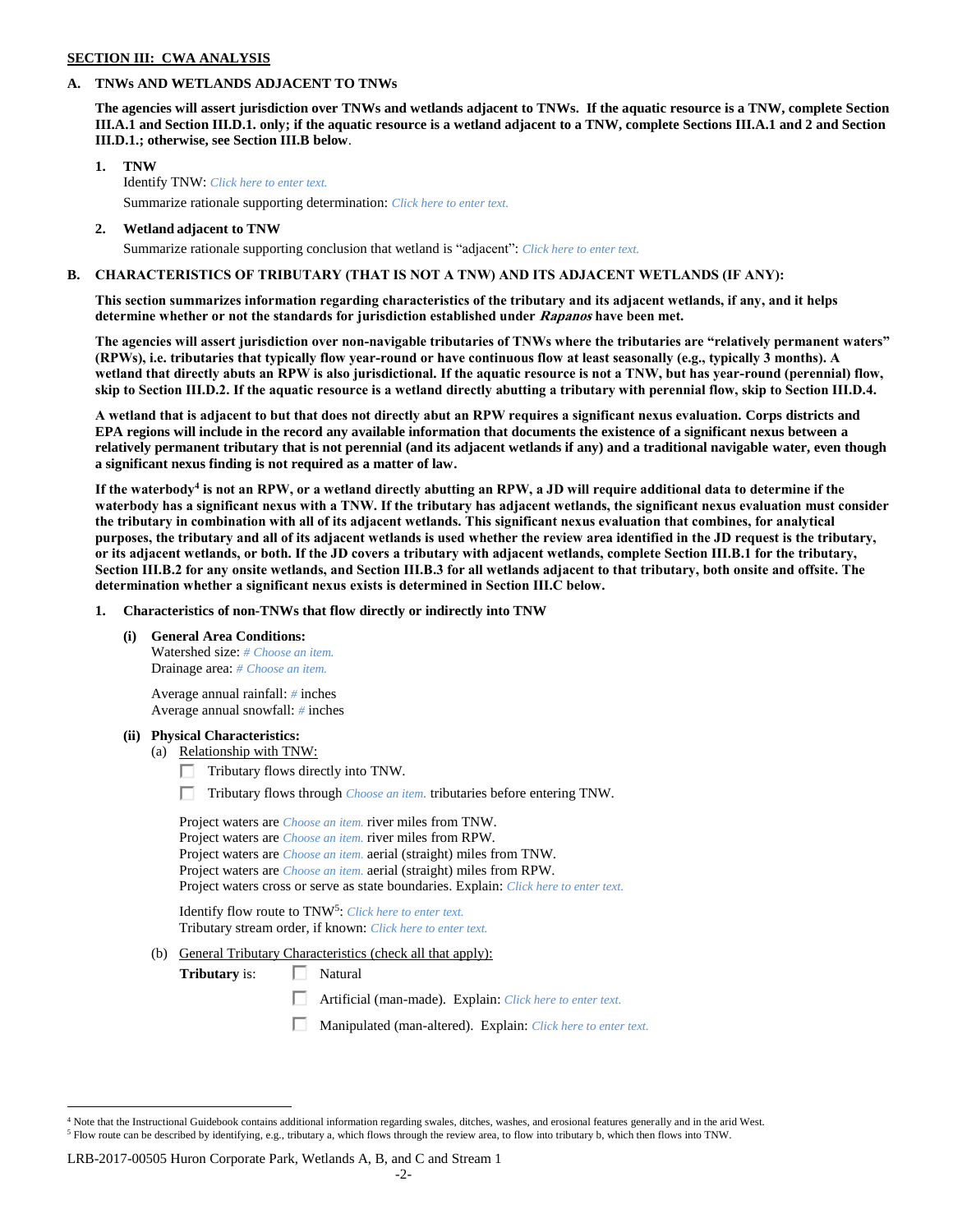| <b>Tributary</b> properties with respect to top of bank (estimate):<br>Average width: # feet<br>Average depth: # feet<br>Average side slopes: Choose an item. |                                                                                                                              |  |                                                                                                                                                        |   |                            |                                                                                                                                                        |
|---------------------------------------------------------------------------------------------------------------------------------------------------------------|------------------------------------------------------------------------------------------------------------------------------|--|--------------------------------------------------------------------------------------------------------------------------------------------------------|---|----------------------------|--------------------------------------------------------------------------------------------------------------------------------------------------------|
|                                                                                                                                                               | Silts                                                                                                                        |  | Primary tributary substrate composition (check all that apply):<br>Sands                                                                               |   |                            | Concrete                                                                                                                                               |
|                                                                                                                                                               | Cobbles                                                                                                                      |  |                                                                                                                                                        |   |                            |                                                                                                                                                        |
|                                                                                                                                                               |                                                                                                                              |  | Gravel                                                                                                                                                 |   |                            | Muck                                                                                                                                                   |
|                                                                                                                                                               | Bedrock<br>Other. Explain: Click here to enter text.                                                                         |  | Vegetation. Type/% cover: Click here to enter text.                                                                                                    |   |                            |                                                                                                                                                        |
|                                                                                                                                                               |                                                                                                                              |  |                                                                                                                                                        |   |                            |                                                                                                                                                        |
|                                                                                                                                                               | Tributary geometry: Choose an item.<br>Tributary gradient (approximate average slope): #%                                    |  | Presence of run/riffle/pool complexes. Explain: Click here to enter text.                                                                              |   |                            | Tributary condition/stability [e.g., highly eroding, sloughing banks]. Explain: Click here to enter text.                                              |
| $(c)$ Flow:                                                                                                                                                   | Tributary provides for: Choose an item.<br>Describe flow regime: Click here to enter text.                                   |  | Estimate average number of flow events in review area/year: Choose an item.<br>Other information on duration and volume: Click here to enter text.     |   |                            |                                                                                                                                                        |
|                                                                                                                                                               |                                                                                                                              |  | <b>Surface flow is:</b> <i>Choose an item.</i> <b>Characteristics:</b> <i>Click here to enter text.</i>                                                |   |                            |                                                                                                                                                        |
|                                                                                                                                                               |                                                                                                                              |  | Subsurface flow: Choose an item. Explain findings: Click here to enter text.<br>$\Box$ Dye (or other) test performed: <i>Click here to enter text.</i> |   |                            |                                                                                                                                                        |
|                                                                                                                                                               | Tributary has (check all that apply):<br>$\Box$ Bed and banks<br>$\Box$ OHWM <sup>6</sup> (check all indicators that apply): |  |                                                                                                                                                        |   |                            |                                                                                                                                                        |
| L.                                                                                                                                                            | changes in the character of soil                                                                                             |  | clear, natural line impressed on the bank $\Box$                                                                                                       |   |                            | the presence of litter and debris<br>destruction of terrestrial vegetation                                                                             |
|                                                                                                                                                               | shelving                                                                                                                     |  |                                                                                                                                                        |   | the presence of wrack line |                                                                                                                                                        |
|                                                                                                                                                               |                                                                                                                              |  | vegetation matted down, bent, or absent                                                                                                                | ш | sediment sorting           |                                                                                                                                                        |
|                                                                                                                                                               | leaf litter disturbed or washed away                                                                                         |  |                                                                                                                                                        |   | scour                      |                                                                                                                                                        |
|                                                                                                                                                               | sediment deposition                                                                                                          |  |                                                                                                                                                        |   |                            | multiple observed or predicted flow events                                                                                                             |
|                                                                                                                                                               | water staining                                                                                                               |  |                                                                                                                                                        |   |                            | abrupt change in plant community Click here to enter text.                                                                                             |
|                                                                                                                                                               | other (list): Click here to enter text.                                                                                      |  |                                                                                                                                                        |   |                            |                                                                                                                                                        |
|                                                                                                                                                               |                                                                                                                              |  | Discontinuous OHWM. <sup>7</sup> Explain: Click here to enter text.                                                                                    |   |                            |                                                                                                                                                        |
|                                                                                                                                                               | $\Box$ High Tide Line indicated by:                                                                                          |  |                                                                                                                                                        |   |                            | If factors other than the OHWM were used to determine lateral extent of CWA jurisdiction (check all that apply):<br>Mean High Water Mark indicated by: |
|                                                                                                                                                               | $\Box$ oil or scum line along shore objects                                                                                  |  |                                                                                                                                                        | ш | survey to available datum; |                                                                                                                                                        |
| ш                                                                                                                                                             |                                                                                                                              |  | fine shell or debris deposits (foreshore)                                                                                                              | П | physical markings;         |                                                                                                                                                        |
| ш                                                                                                                                                             | physical markings/characteristics                                                                                            |  |                                                                                                                                                        | П |                            | vegetation lines/changes in vegetation types.                                                                                                          |
| L.                                                                                                                                                            | tidal gauges                                                                                                                 |  |                                                                                                                                                        |   |                            |                                                                                                                                                        |
|                                                                                                                                                               | other (list): Click here to enter text.                                                                                      |  |                                                                                                                                                        |   |                            |                                                                                                                                                        |
| <b>Chemical Characteristics:</b>                                                                                                                              |                                                                                                                              |  |                                                                                                                                                        |   |                            | Characterize tributary (e.g., water color is clear, discolored, oily film; water quality; general watershed characteristics, etc.).                    |
|                                                                                                                                                               |                                                                                                                              |  |                                                                                                                                                        |   |                            |                                                                                                                                                        |

Explain: *Click here to enter text.*

**(iii)** 

 $\overline{a}$ 

Identify specific pollutants, if known: *Click here to enter text.*

<sup>6</sup>A natural or man-made discontinuity in the OHWM does not necessarily sever jurisdiction (e.g., where the stream temporarily flows underground, or where the OHWM has been removed by development or agricultural practices). Where there is a break in the OHWM that is unrelated to the waterbody's flow regime (e.g., flow over a rock outcrop or through a culvert), the agencies will look for indicators of flow above and below the break. 7 Ibid.

LRB-2017-00505 Huron Corporate Park, Wetlands A, B, and C and Stream 1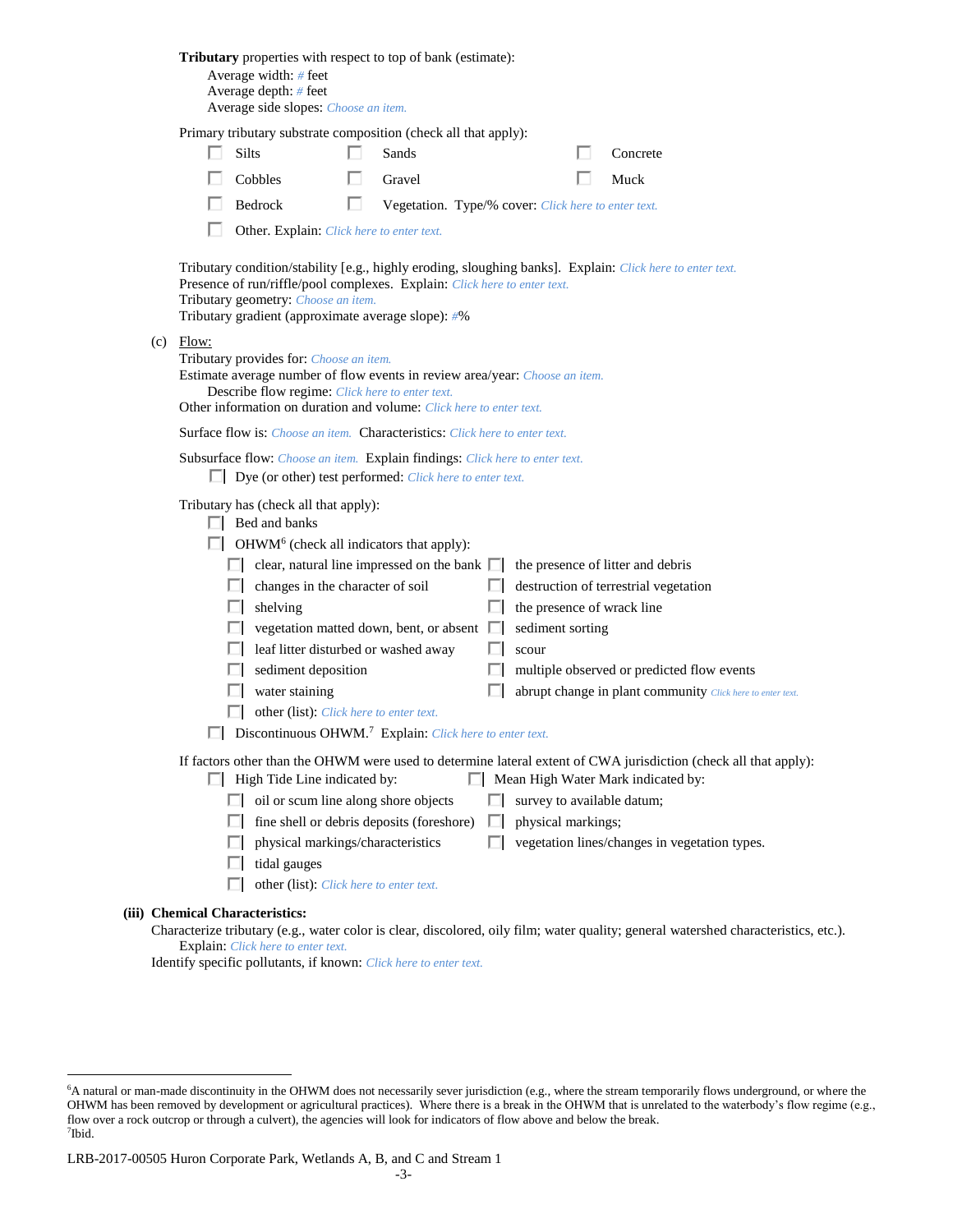## **(iv) Biological Characteristics. Channel supports (check all that apply):**

- Riparian corridor. Characteristics (type, average width): *Click here to enter text.*
- Wetland fringe. Characteristics: *Click here to enter text.*
- $\Box$  Habitat for:
	- Federally Listed species. Explain findings: *Click here to enter text.*
	- Fish/spawn areas. Explain findings: *Click here to enter text.*
	- п. Other environmentally-sensitive species. Explain findings: *Click here to enter text.*
	- Aquatic/wildlife diversity. Explain findings: *Click here to enter text.*

#### **2. Characteristics of wetlands adjacent to non-TNW that flow directly or indirectly into TNW**

#### **(i) Physical Characteristics:**

- (a) General Wetland Characteristics:
	- Properties:

Wetland size: *#* acres Wetland type. Explain: *Click here to enter text.*

Wetland quality. Explain: *Click here to enter text.*

Project wetlands cross or serve as state boundaries. Explain: *Click here to enter text.*

(b) General Flow Relationship with Non-TNW: Flow is: *Choose an item.* Explain: *Click here to enter text.*

Surface flow is: *Choose an item.* Characteristics: *Click here to enter text.*

Subsurface flow: *Choose an item.* Explain findings: *Click here to enter text.*

Dye (or other) test performed: *Click here to enter text.*

#### (c) Wetland Adjacency Determination with Non-TNW:

- $\Box$  Directly abutting
- Not directly abutting
	- Discrete wetland hydrologic connection. Explain: *Click here to enter text.*
	- $\Box$ Ecological connection. Explain: *Click here to enter text.*
	- $\Box$ Separated by berm/barrier. Explain: *Click here to enter text.*
- (d) Proximity (Relationship) to TNW

Project wetlands are *Choose an item.* river miles from TNW. Project waters are *Choose an item.* aerial (straight) miles from TNW. Flow is from: *Choose an item.* Estimate approximate location of wetland as within the *Choose an item.* floodplain.

#### **(ii) Chemical Characteristics:**

Characterize wetland system (e.g., water color is clear, brown, oil film on surface; water quality; general watershed characteristics; etc.). Explain: *Click here to enter text.*

Identify specific pollutants, if known: *Click here to enter text.*

#### **(iii) Biological Characteristics. Wetland supports (check all that apply):**

- Riparian buffer. Characteristics (type, average width): *Click here to enter text.*
- Vegetation type/percent cover. Explain: *Click here to enter text.*
- $\Box$  Habitat for:
	- Federally Listed species. Explain findings: *Click here to enter text*.
	- Fish/spawn areas. Explain findings: *Click here to enter text*.
	- Other environmentally-sensitive species. Explain findings: *Click here to enter text.*
	- Aquatic/wildlife diversity. Explain findings: *Click here to enter text.*

### **3. Characteristics of all wetlands adjacent to the tributary (if any)**

All wetland(s) being considered in the cumulative analysis: *Choose an item.* Approximately (*#*) acres in total are being considered in the cumulative analysis.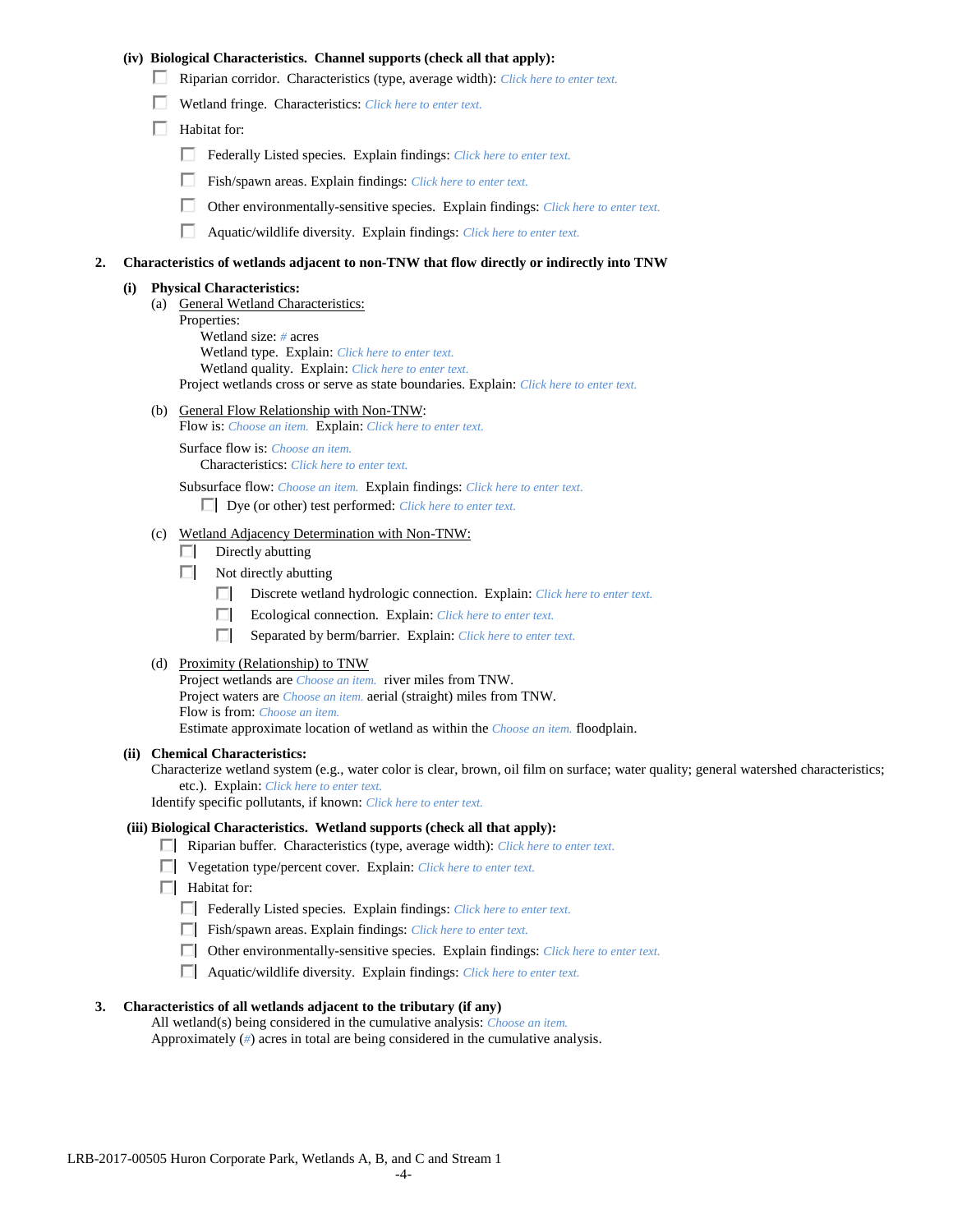For each wetland, specify the following:

| Directly abuts? $(Y/N)$ | Size (in acres) | Directly abuts? $(Y/N)$ | Size (in acres) |
|-------------------------|-----------------|-------------------------|-----------------|
|                         |                 |                         |                 |
| Y/N                     |                 | Y/N                     |                 |
| Y/N                     |                 | $\sqrt{N}$              |                 |
|                         |                 | $\alpha$                |                 |

Summarize overall biological, chemical and physical functions being performed: *Click here to enter text.*

# **C. SIGNIFICANT NEXUS DETERMINATION**

**A significant nexus analysis will assess the flow characteristics and functions of the tributary itself and the functions performed by any wetlands adjacent to the tributary to determine if they significantly affect the chemical, physical, and biological integrity of a TNW. For each of the following situations, a significant nexus exists if the tributary, in combination with all of its adjacent wetlands, has more than a speculative or insubstantial effect on the chemical, physical and/or biological integrity of a TNW. Considerations when evaluating significant nexus include, but are not limited to the volume, duration, and frequency of the flow of water in the tributary and its proximity to a TNW, and the functions performed by the tributary and all its adjacent wetlands. It is not appropriate to determine significant nexus based solely on any specific threshold of distance (e.g. between a tributary and its adjacent wetland or between a tributary and the TNW). Similarly, the fact an adjacent wetland lies within or outside of a floodplain is not solely determinative of significant nexus.** 

### **Draw connections between the features documented and the effects on the TNW, as identified in the** *Rapanos* **Guidance and discussed in the Instructional Guidebook. Factors to consider include, for example:**

- Does the tributary, in combination with its adjacent wetlands (if any), have the capacity to carry pollutants or flood waters to TNWs, or to reduce the amount of pollutants or flood waters reaching a TNW?
- Does the tributary, in combination with its adjacent wetlands (if any), provide habitat and lifecycle support functions for fish and other species, such as feeding, nesting, spawning, or rearing young for species that are present in the TNW?
- Does the tributary, in combination with its adjacent wetlands (if any), have the capacity to transfer nutrients and organic carbon that support downstream foodwebs?
- Does the tributary, in combination with its adjacent wetlands (if any), have other relationships to the physical, chemical, or biological integrity of the TNW?

## *Note: the above list of considerations is not inclusive and other functions observed or known to occur should be documented below:*

- **1. Significant nexus findings for non-RPW that has no adjacent wetlands and flows directly or indirectly into TNWs.** Explain findings of presence or absence of significant nexus below, based on the tributary itself, then go to Section III.D: *Click here to enter text.*
- **2. Significant nexus findings for non-RPW and its adjacent wetlands, where the non-RPW flows directly or indirectly into TNWs.**  Explain findings of presence or absence of significant nexus below, based on the tributary in combination with all of its adjacent wetlands, then go to Section III.D: *Click here to enter text.*
- **3. Significant nexus findings for wetlands adjacent to an RPW but that do not directly abut the RPW.** Explain findings of presence or absence of significant nexus below, based on the tributary in combination with all of its adjacent wetlands, then go to Section III.D: *Click here to enter text.*

# **D. DETERMINATIONS OF JURISDICTIONAL FINDINGS. THE SUBJECT WATERS/WETLANDS ARE (CHECK ALL THAT APPLY):**

- **1. TNWs and Adjacent Wetlands.** Check all that apply and provide size estimates in review area:
	- TNWs: *#* linear feet *#* width (ft), Or, *#* acres.
	- Wetlands adjacent to TNWs: *#* acres.

# **2. RPWs that flow directly or indirectly into TNWs.**

- Tributaries of TNWs where tributaries typically flow year-round are jurisdictional. Provide data and rationale indicating that tributary is perennial: Stream 1 is indicated as a solid line perennial stream on the NHD and USGS OH-Huron Quad maps. All Google Aerials indicate that the stream has perennial flow north directly into Lake Erie. Photos provided by the consultant on the April 17, 2017 site visit depict a flowing water body with a defined bed and bank. During the site visit conducted on July 19, 2017, the stream was observed to have flow north but was found to contain a large amount of *Sagittaria latiflolia*.
- Tributaries of TNW where tributaries have continuous flow "seasonally" (e.g., typically three months each year) are jurisdictional. Data supporting this conclusion is provided at Section III.B. Provide rationale indicating that tributary flows seasonally: *Click here to enter text.*.

Provide estimates for jurisdictional waters in the review area (check all that apply):

- $\triangledown$  Tributary waters: 627 linear feet 12 width (ft).
- Other non-wetland waters: *#* acres.

Identify type(s) of waters: *Click here to enter text.*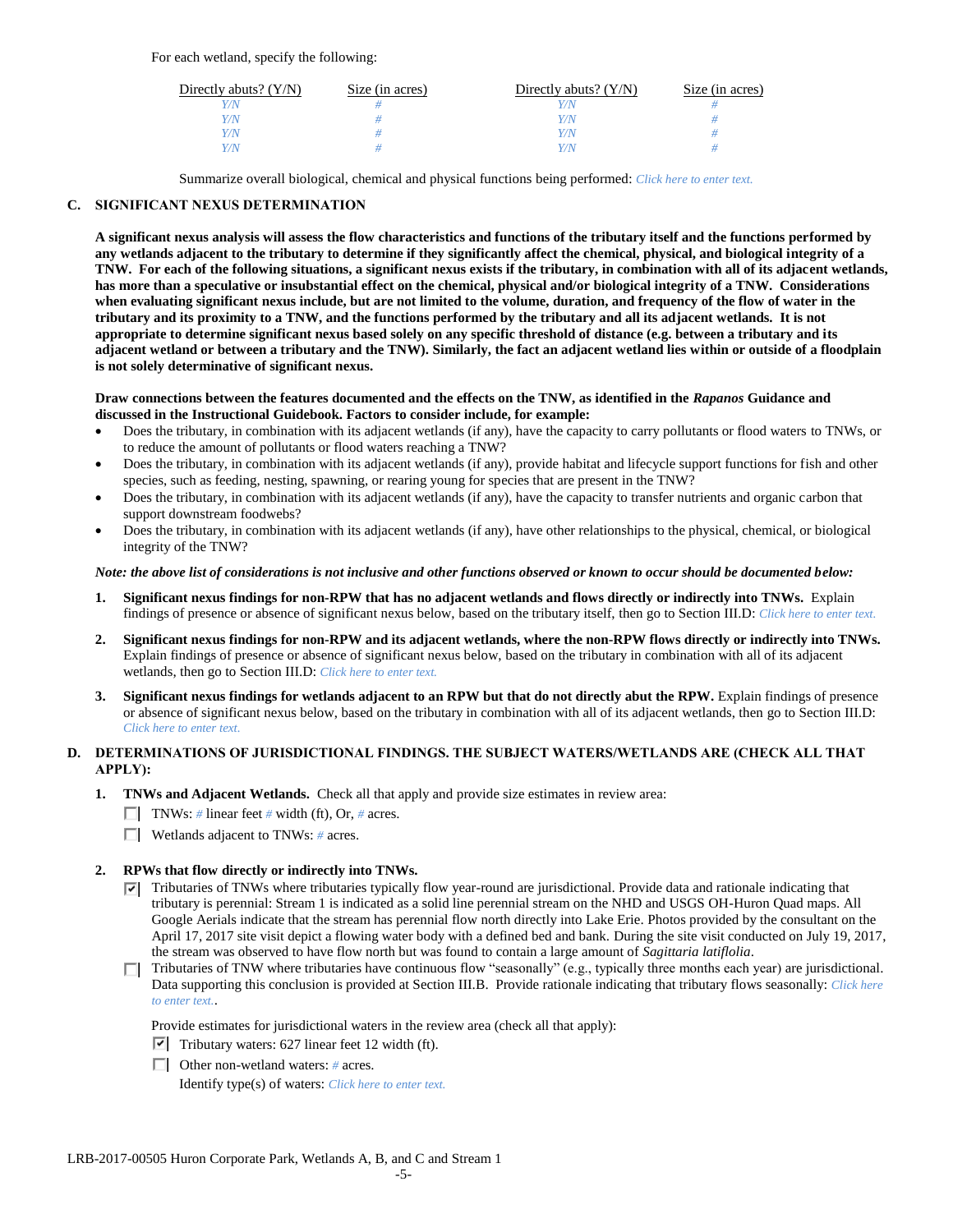### **3. Non-RPWs<sup>8</sup> that flow directly or indirectly into TNWs.**

 $\Box$  Waterbody that is not a TNW or an RPW, but flows directly or indirectly into a TNW, and it has a significant nexus with a TNW is jurisdictional. Data supporting this conclusion is provided at Section III.C.

Provide estimates for jurisdictional waters within the review area (check all that apply):

- **Tributary waters:**  $\#$  linear feet  $\#$  width (ft).
- Other non-wetland waters: *#* acres.
	- Identify type(s) of waters: *Click here to enter text.*

### **4. Wetlands directly abutting an RPW that flow directly or indirectly into TNWs.**

- $\Box$  Wetlands directly abut RPW and thus are jurisdictional as adjacent wetlands.
	- $\Box$  Wetlands directly abutting an RPW where tributaries typically flow year-round. Provide data and rationale indicating that tributary is perennial in Section III.D.2, above. Provide rationale indicating that wetland is directly abutting an RPW: *Click here to enter text.*
	- Wetlands directly abutting an RPW where tributaries typically flow "seasonally." Provide data indicating that ПL. tributary is seasonal in Section III.B and rationale in Section III.D.2, above. Provide rationale indicating that wetland is directly abutting an RPW: *Click here to enter text.*

Provide acreage estimates for jurisdictional wetlands in the review area: *#* acres.

### **5. Wetlands adjacent to but not directly abutting an RPW that flow directly or indirectly into TNWs.**

 $\Box$  Wetlands that do not directly abut an RPW, but when considered in combination with the tributary to which they are adjacent and with similarly situated adjacent wetlands, have a significant nexus with a TNW are jurisidictional. Data supporting this conclusion is provided at Section III.C.

Provide acreage estimates for jurisdictional wetlands in the review area: *#* acres.

- **6. Wetlands adjacent to non-RPWs that flow directly or indirectly into TNWs.** 
	- Wetlands adjacent to such waters, and have when considered in combination with the tributary to which they are adjacent п. and with similarly situated adjacent wetlands, have a significant nexus with a TNW are jurisdictional. Data supporting this conclusion is provided at Section III.C.

Provide estimates for jurisdictional wetlands in the review area: *#* acres.

### **7. Impoundments of jurisdictional waters. 9**

As a general rule, the impoundment of a jurisdictional tributary remains jurisdictional.

- Demonstrate that impoundment was created from "waters of the U.S.," or
- Demonstrate that water meets the criteria for one of the categories presented above (1-6), or
- п Demonstrate that water is isolated with a nexus to commerce (see E below).

## **E. ISOLATED [INTERSTATE OR INTRA-STATE] WATERS, INCLUDING ISOLATED WETLANDS, THE USE, DEGRADATION OR DESTRUCTION OF WHICH COULD AFFECT INTERSTATE COMMERCE, INCLUDING ANY SUCH WATERS (CHECK ALL THAT APPLY):<sup>10</sup>**

- $\Box$  which are or could be used by interstate or foreign travelers for recreational or other purposes.
- $\Box$  from which fish or shellfish are or could be taken and sold in interstate or foreign commerce.
- $\Box$  which are or could be used for industrial purposes by industries in interstate commerce.
- Interstate isolated waters.Explain: *Click here to enter text.*
- Other factors.Explain: *Click here to enter text.*

#### **Identify water body and summarize rationale supporting determination:** *Click here to enter text.*

Provide estimates for jurisdictional waters in the review area (check all that apply):

- **Tributary waters:** # linear feet # width (ft).
- Other non-wetland waters: *#* acres.

Identify type(s) of waters: *Click here to enter text.*

Wetlands: *#* acres.

 $\overline{a}$ <sup>8</sup>See Footnote # 3.

<sup>&</sup>lt;sup>9</sup> To complete the analysis refer to the key in Section III.D.6 of the Instructional Guidebook.

<sup>&</sup>lt;sup>10</sup> Prior to asserting or declining CWA jurisdiction based solely on this category, Corps Districts will elevate the action to Corps and EPA HQ for review consistent with the process described in the Corps/EPA *Memorandum Regarding CWA Act Jurisdiction Following Rapanos.*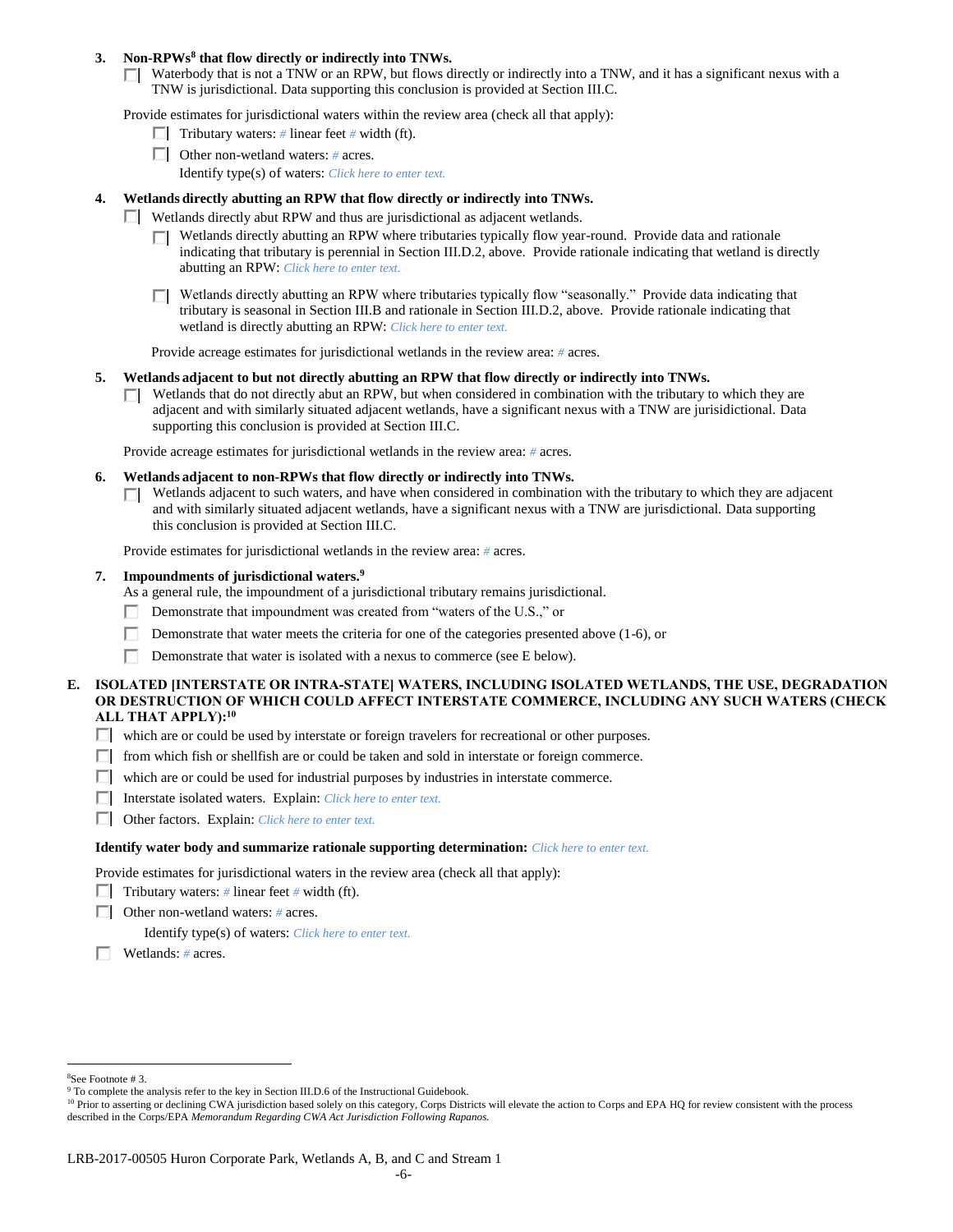|  | F.     NON-JURISDICTIONAL WATERS, INCLUDING WETLANDS (CHECK ALL THAT APPLY): |  |
|--|------------------------------------------------------------------------------|--|
|--|------------------------------------------------------------------------------|--|

| □ If potential wetlands were assessed within the review area, these areas did not meet the criteria in the 1987 Corps of Engineers |
|------------------------------------------------------------------------------------------------------------------------------------|
| Wetland Delineation Manual and/or appropriate Regional Supplements.                                                                |

- Review area included isolated waters with no substantial nexus to interstate (or foreign) commerce.
	- Prior to the Jan 2001 Supreme Court decision in "*SWANCC*," the review area would have been regulated based solely on the "Migratory Bird Rule" (MBR).
- Waters do not meet the "Significant Nexus" standard, where such a finding is required for jurisdiction. Explain: Click here to enter text.
- П Other: (explain, if not covered above): *Click here to enter text.*

Provide acreage estimates for non-jurisdictional waters in the review area, where the sole potential basis of jurisdiction is the MBR factors (i.e., presence of migratory birds, presence of endangered species, use of water for irrigated agriculture), using best professional judgment (check all that apply):

- Non-wetland waters (i.e., rivers, streams): *#* linear feet *#* width (ft).
- Lakes/ponds: *#* acres.

П

П

- Other non-wetland waters: # acres. List type of aquatic resource: *Click here to enter text.*.
- Wetlands: Wetland A: 0.043 acres, Wetland B: 0.172 acres, Wetland C: 0.106

Provide acreage estimates for non-jurisdictional waters in the review area that do not meet the "Significant Nexus" standard, where such a finding is required for jurisdiction (check all that apply):

- Non-wetland waters (i.e., rivers, streams): *#* linear feet *#* width (ft).
- Lakes/ponds: *#* acres.
- Other non-wetland waters: *#* acres. List type of aquatic resource: *Click here to enter text.*.
- Wetlands: *#* acres.

# **SECTION IV: DATA SOURCES.**

- **A. SUPPORTING DATA. Data reviewed for JD (check all that apply -** checked items shall be included in case file and, where checked and requested, appropriately reference sources below):
	- $\triangledown$  Maps, plans, plots or plat submitted by or on behalf of the applicant/consultant: April 17, 2017
	- $\nabla$  Data sheets prepared/submitted by or on behalf of the applicant/consultant.
		- $\nabla$  Office concurs with data sheets/delineation report.
		- $\Box$  Office does not concur with data sheets/delineation report.
	- Data sheets prepared by the Corps: *Click here to enter text.*
	- Corps navigable waters' study: *Click here to enter text.*
	- U.S. Geological Survey Hydrologic Atlas: 1:25K OH-Huron
		- **V** USGS NHD data.

п

- USGS 8 and 12 digit HUC maps.
- U.S. Geological Survey map(s). Cite scale & quad name: 1:25K OH-Huron
- USDA Natural Resources Conservation Service Soil Survey. Citation: NRCS Website- Huron County
- $|\nabla|$  National wetlands inventory map(s). Cite name: 1:25K OH-Huron
- State/Local wetland inventory map(s): *Click here to enter text.*
- FFEMA/FIRM maps: *Click here to enter text.*
- 100-year Floodplain Elevation is: *Click here to enter text.* (National Geodectic Vertical Datum of 1929)
- $\nabla$  Photographs:  $\nabla$  Aerial (Name & Date): Google 1997, 2000, 2004, 2009, 2012, 2015
	- or  $\overline{|\mathbf{v}|}$  Other (Name & Date): Consultant on-site photos April 17, 2017
- **Previous determination(s). File no. and date of response letter:** *Click here to enter text.*
- Applicable/supporting case law: *Click here to enter text.*
- Applicable/supporting scientific literature: *Click here to enter text.*
- Other information (please specify): *Click here to enter text.*

## **B. ADDITIONAL COMMENTS TO SUPPORT JD:** *Click here to enter text.*